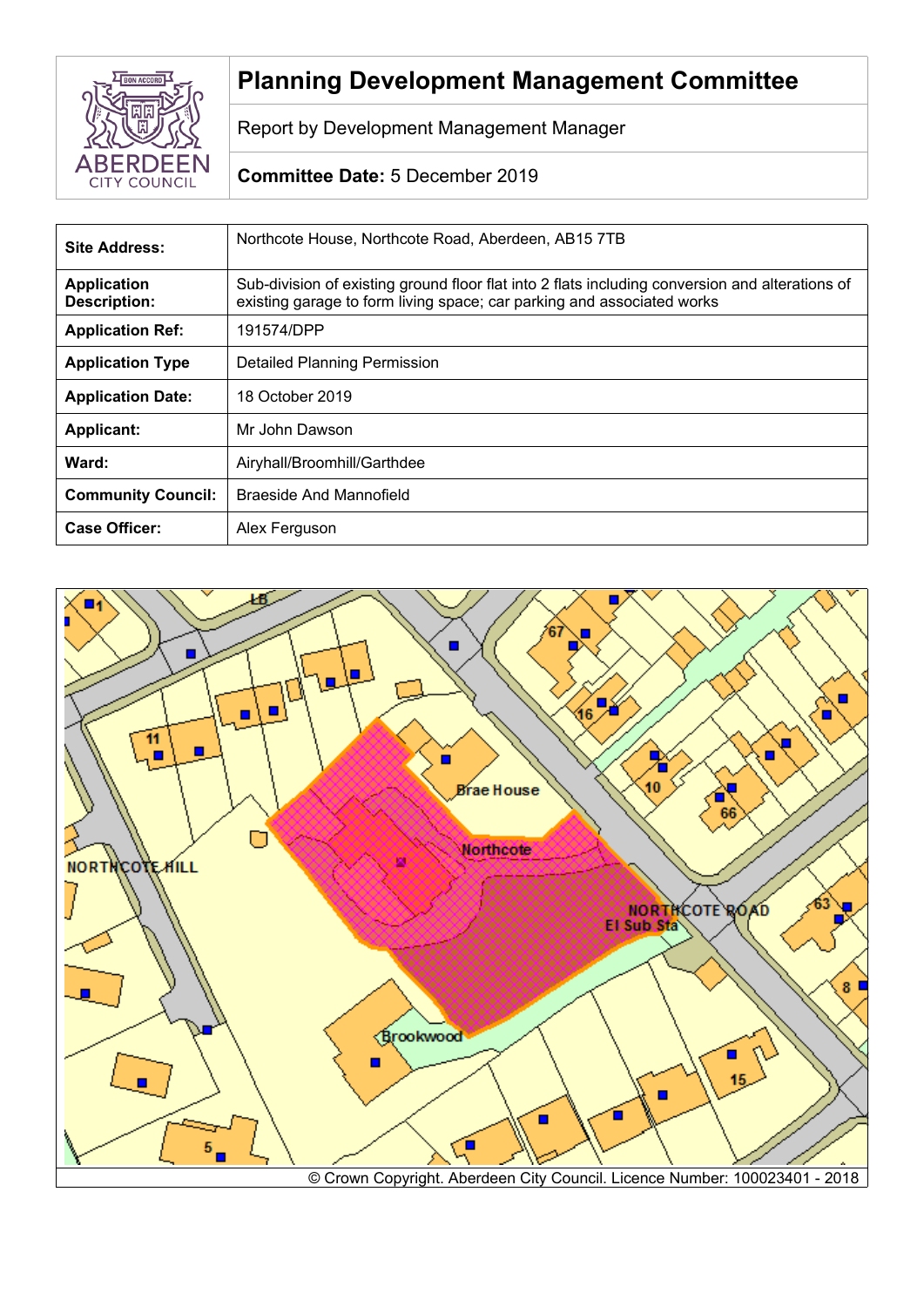## **RECOMMENDATION**

Approve Conditionally

## **APPLICATION BACKGROUND**

#### **Site Description**

Northcote House is a traditional granite-built 2½ storey residential building currently comprising three flats (one on each floor), situated on the western side of Northcote Road. The building is believed to have been constructed in the mid 1800's and originally comprised one large dwellinghouse, prior to its sub-division into three flats at some point in the 20<sup>th</sup> Century. The main 2½ storey element of the building has a footprint of approximately 250sqm with a c. 175sqm single storey rear wing (predominantly comprising garages, stores and a sunroom) built off the northern gable of the main building. In total, the building and its northern wing have a combined footprint of approximately 425sqm and the building is set in the northwestern corner of a c. 3540sqm, 'L'-shaped site. A gravel driveway provides access to the site from Northcote Road and surrounds the building to the south (front), east and west (side). A raised, predominantly grassed area, behind the building in the northwestern corner of the site, comprises three areas of private garden ground, one allocated to each of the flats. The southern half of the site is in communal ownership (of the three flats) and mainly comprises a circa 1500sqm area of mature trees and lawn. The site lies within a residential area, with mid-to-late 20<sup>th</sup> Century dwellings bordering the plot on all sides.

Whilst the application site covers the entire curtilage of the building, the application proposals specifically relate to the ground floor flat (Flat 1), its adjoining garage and utility room in the rear wing and its area of private garden ground in the northern corner of the site. The neighbouring flats occupy the first (Flat 2) and second (Flat 3) floors respectively.

# **Relevant Planning History**

| <b>Application Number</b> | Proposal                                                                                                                   | <b>Decision Date</b> |
|---------------------------|----------------------------------------------------------------------------------------------------------------------------|----------------------|
| 191392/DPP                | Sub-division of existing ground floor flat 16.10.2019<br>into 2no. flats including conversion and                          |                      |
|                           | alterations of existing garage to form Status: Withdrawn by Applicant<br>living space; car parking and associated<br>works |                      |

#### **APPLICATION DESCRIPTION**

#### **Description of Proposal**

Detailed planning permission is sought for the sub-division of the existing ground floor flat into two flats, for physical alterations associated to the subdivision and for the excavation of a section of raised grass area in order to extend the existing driveway.

A partition wall would be erected within the main building in order to create a new flat (Flat 4) within the northern part of the main building and the single storey rear wing. It is proposed to replace the existing utility room door on the eastern elevation of the rear wing with a new white timber door (which would form the front entrance door to the new flat) and glazed side screen, and to replace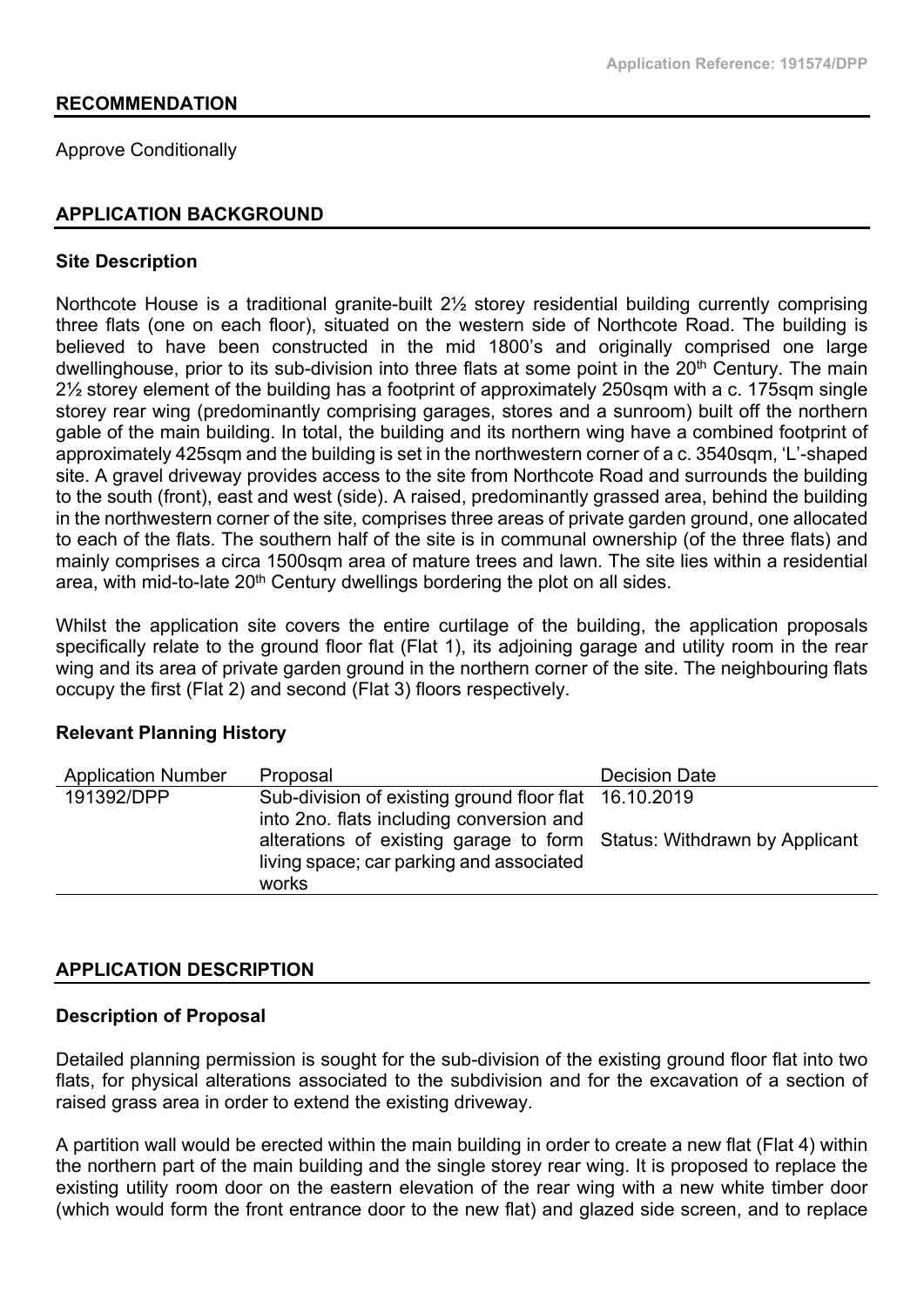the existing garage door with white timber-framed patio doors and side screens. The front (east) elevation would be finished with a grey wet-dash render to match existing.

A 1.2m high, c. 28sqm area of raised grass positioned opposite the applicant's garage would be excavated to the ground level of the existing driveway and laid with gravel chips in order to form an extension to the driveway and provide additional space for off-street car parking and bin storage. The existing granite rubble wall and steps would be re-used in the new layout and an existing retaining wall along the eastern boundary would be revealed and finished with a grey render on its western elevation.

## Alterations made since original submission

Initially it was proposed to finish the eastern elevation of the rear wing with PVC doors and windows and a white render whilst it was not proposed to re-use the existing granite steps to provide access to the garden area for Flat 4. Amended plans were subsequently submitted in order to change the colour of the wall finish, the material for the windows and doors, and to include the re-use of the existing steps.

The initial proposals also sought to increase the height of the existing parapet wall to the garage and to raise the height of the applicant's section of the flat roofed northern wing by 200mm in order to accommodate insulation. The increases in the parapet and flat roof heights were subsequently omitted from the proposals and those elements are to remain as existing.

# **Supporting Documents**

All drawings can be viewed on the Council's website at:

[https://publicaccess.aberdeencity.gov.uk/online](https://publicaccess.aberdeencity.gov.uk/online-applications/applicationDetails.do?activeTab=documents&keyVal=PZIK2HBZKCM00)[applications/applicationDetails.do?activeTab=documents&keyVal=PZIK2HBZKCM00](https://publicaccess.aberdeencity.gov.uk/online-applications/applicationDetails.do?activeTab=documents&keyVal=PZIK2HBZKCM00) 

# **Reason for Referral to Committee**

The application has been referred to the Planning Development Management Committee because the local Community Council have objected, and because a total of 32 objections to the application have been submitted by members of the public.

# **CONSULTATIONS**

**ACC - Roads Development Management Team** – No objection. The proposals would increase the parking requirement from 1.5 spaces for the existing flat, to 3 spaces for the two existing and proposed flats. A single space would be provided for each flat, resulting in a cumulative shortfall of one space. However, the wider site incorporates an extensive driveway area which has space for at least 10 cars without any obstructions being caused. The likelihood of any parking overspill onto the adopted road is minimal. The new parking area is adequately sized and the proposed bin storage areas are acceptable.

#### **ACC - Environmental Health** – No response.

**ACC - Waste Strategy Team** – No objection. Provided comments on what type of bins will require to be purchased for the new flat and details of where they should be presented for collection. These comments are added as an advisory note for the applicant to be aware of.

**Braeside And Mannofield Community Council** – Object for the following reasons: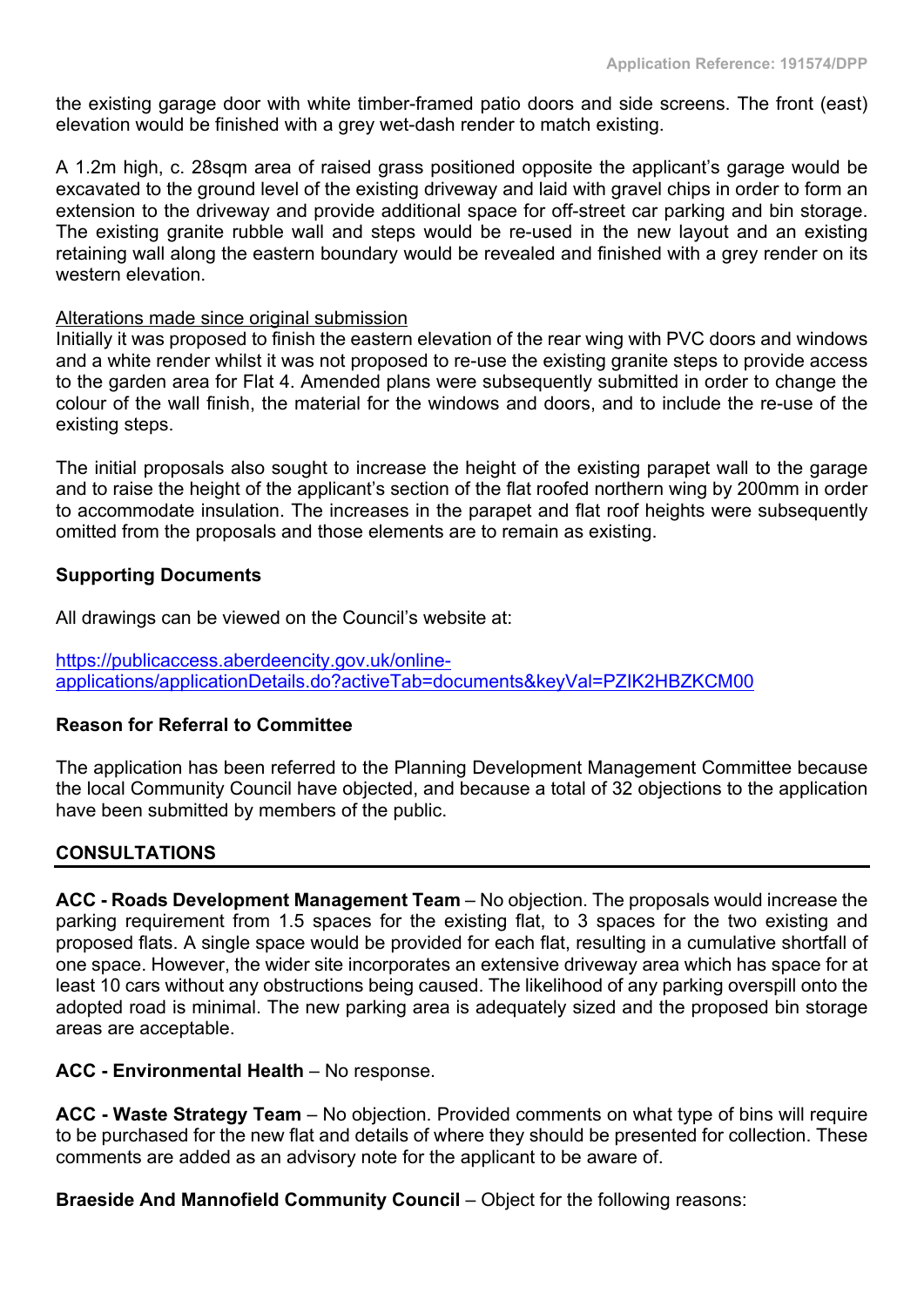- The development is contrary to aspects of supplementary guidance 'Modifications to Existing Buildings and Curtilages';
- The application is a further erosion of the character of the country houses set within the Pitfodels area which relates back to the original feu splitting in 1845;
- The application is alien to the general pattern, density and character of the building;
- The application borrows amenity from the existing tenants;
- There would be a loss of garden area to form additional car parking, to the detriment of visual amenity; and
- There would be a reduction in sunlight afforded to a room within the ownership of Flat 2 (marked as a 'Store' on the submitted drawings).

# **REPRESENTATIONS**

A total of 32 representations have been submitted, all objecting to the application. The matters raised in the objections can be summarised as follows:

- The Aberdeen Local Development Plan (ALDP) states that there should be limited development in the Deeside area, due to pressure on infrastructure;
- The proposals would have a detrimental impact on existing trees and wildlife;
- The proposals would result in the overdevelopment of the site;
- The proposals would not respect the established density and pattern of development of the area;
- The proposals would have a detrimental impact on the amenity of the existing flats and neighbouring houses by:
	- o Increasing pressure on, and proportionate share of, communal areas (garden and driveway)
	- o Reducing the area of private garden ground associated to Flat 1 (the existing application property)
	- o Resulting in a loss of privacy to Flat 3 (East)
	- o Loss of daylight and sunlight receipt to two rooflights serving a room owned by Flat 2 in the single storey rear wing
	- o Additional noise disturbance to existing residents resulting from the activities of additional residents
	- o Placement of bins adjacent to the boundary with the neighbouring dwelling to the east
	- o Placement of new kitchens would lead to cooking fumes etc affecting adjacent properties
- The proposals would not create a sufficient residential environment for the occupants of the new flat (Flat 4), due to:
	- o Overlooking by existing residents;
	- o Poor quality of outlook for the new flat;
	- o Insufficient quantity and quality (usability) of private garden ground (non-compliance with Subdivision and Redevelopment of Residential Curtilages supplementary guidance)
	- o Communal garden areas are also overshadowed by mature trees
- The proposals do not demonstrate the six qualities of successful placemaking;
- The alterations to the garage roof may have detrimental impacts on the existing drainage arrangement;
- A Tree Survey must be submitted, as required by supplementary guidance;
- The excavated car parking area would encroach within the Zone of Influence of some trees, contrary to supplementary guidance;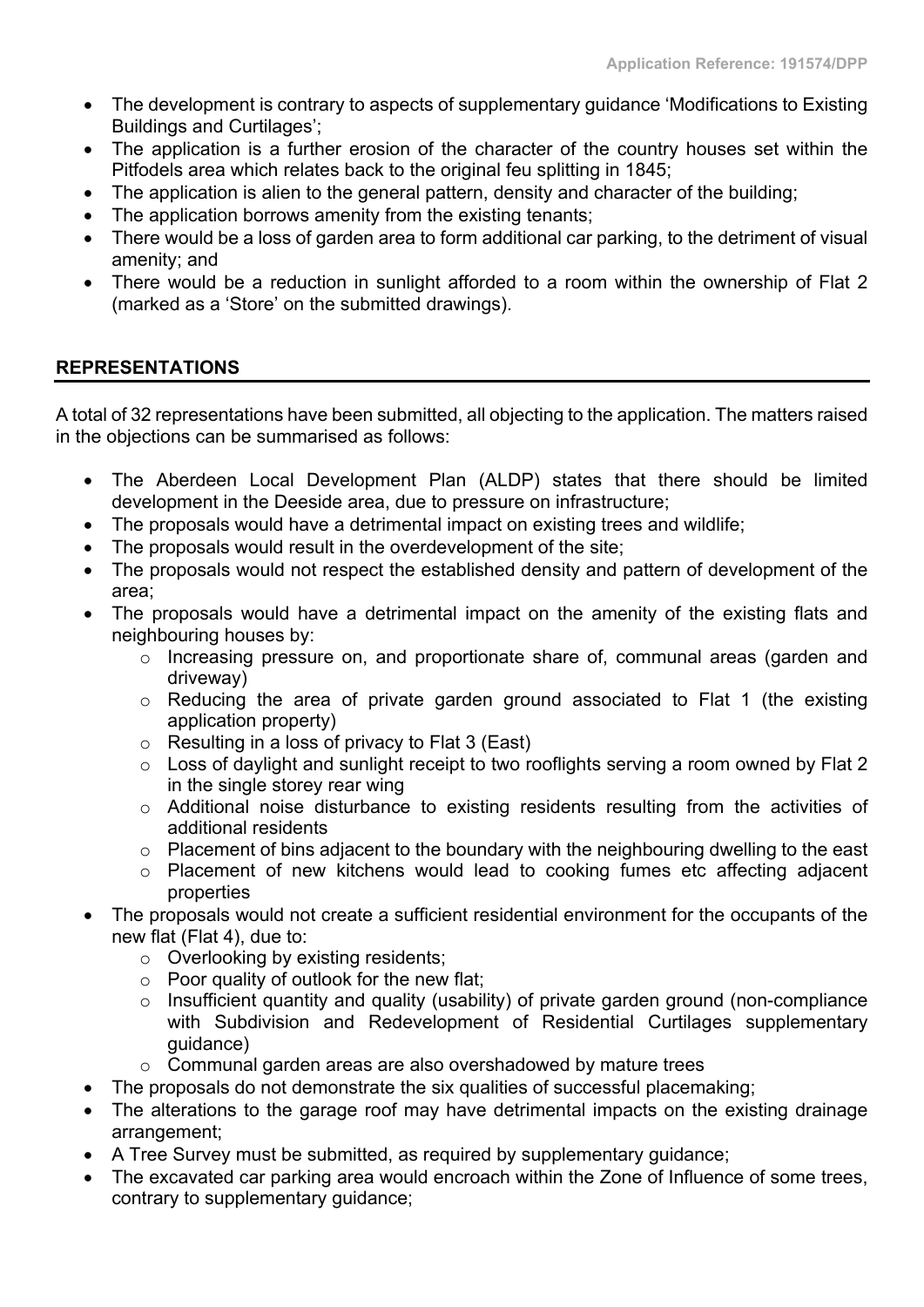- The design of the proposed alterations to the northern wing is not compatible with the existing building – specifically the proposed use of PVC windows and doors and a white wet dash render;
- The addition of further bins would create road safety issues on collection days when they are placed adjacent to the site entrance on Northcote Road, within visibility splays;
- The new flat would result in an increase in traffic using the site and Northcote Road, to the detriment of road safety and on-street parking provision;
- The internal driveway area within the site is insufficient to cope with additional vehicles and cars may have to reverse out onto Northcote Road;
- There is insufficient car parking available within the site at present and this would be exacerbated by the proposals. Three spaces are required for the two flats, according to the Council's Transport and Accessibility supplementary guidance, yet only two are provided;
- The access point for the new, excavated car parking area is too narrow, such that cars could not access the space if the neighbouring space owned by Flat 3 is in use;
- The placement of patio doors serving the new flat, facing immediately onto the communal driveway area, would be to the detriment of the safety of the residents;
- If approved, a condition should be added to ensure that the proposed car parking area would be constructed prior to occupation of the new flat;
- The proposals conflict with Conservation Area Policy;
- Any extension to the footprint of the building would be detrimental to its character;
- The approval of this application would set an undesirable precedent for the addition of further residential units to the site in future;
- No details have been provided as to the materials to be used for the new retaining wall:
- The new retaining wall would detrimentally impact on the roots of the adjacent boundary hedge;
- The building is currently under consideration for listing by Historic Environment Scotland.

In addition to the above, the following non-material considerations have also been raised:

- The land ownership of various parts of the site as shown on the submitted drawings is queried;
- The proposals would render existing property title deeds inaccurate, requiring revision;
- The alterations to the existing garage would have structural implications for adjoining parts of the single storey northern wing;
- Councillors should consider applying a 20mph speed limit to Northcote Road;
- The internal alterations (specifically the siting of a new kitchen within the front room of the existing ground floor flat) would be unsympathetic to the character of the building;
- There is no provision to extend the existing feu disposition of water supply to a fourth property;
- The applicant has been parking a van poorly on Northcote Road, to the detriment of road safety.

# **MATERIAL CONSIDERATIONS**

# **Legislative Requirements**

Sections 25 and 37(2) of the Town and Country Planning (Scotland) Act 1997 require that where, in making any determination under the planning acts, regard is to be had to the provisions of the Development Plan and that determination shall be made in accordance with the plan, so far as material to the application unless material considerations indicate otherwise.

# **National Planning Policy and Guidance**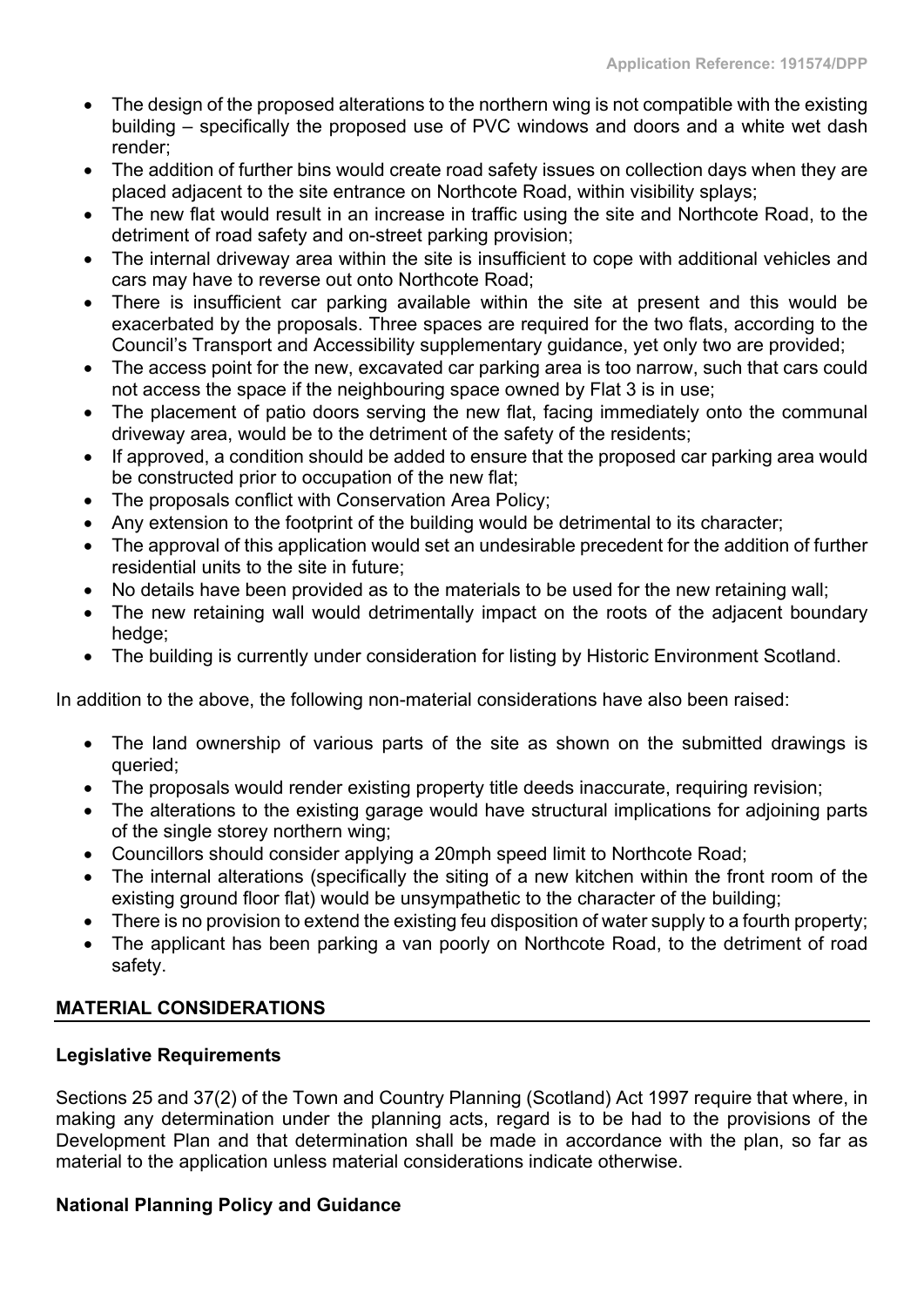• Scottish Planning Policy (SPP)

# **Aberdeen City and Shire Strategic Development Plan (2014) (SDP)**

The purpose of the SDP is to set a spatial strategy for the future development of the Aberdeen City and Shire. The general objectives of the plan are promoting economic growth and sustainable economic development which will reduce carbon dioxide production, adapting to the effects of climate change, limiting the use of non-renewable resources, encouraging population growth, maintaining and improving the region's built, natural and cultural assets, promoting sustainable communities and improving accessibility.

From the 29 March 2019, the Strategic Development Plan 2014 will be beyond its five-year review period. In the light of this, for proposals which are regionally or strategically significant or give rise to cross boundary issues between Aberdeen City and Aberdeenshire, the presumption in favour of development that contributes to sustainable development will be a significant material consideration in line with Scottish Planning Policy 2014.

The Aberdeen City Local Development Plan 2017 will continue to be the primary document against which applications are considered. The Proposed Aberdeen City & Shire SDP 2020 may also be a material consideration.

# **Aberdeen Local Development Plan (ALDP)**

- D1: Quality Placemaking by Design
- H1: Residential Areas
- NE5: Trees and Woodland
- NE6: Flooding, Drainage & Water Quality
- NE8: Natural Heritage
- R6: Waste Management Requirements for New Development
- T2: Managing the Transport Impact of Development
- T3: Sustainable and Active Travel

# **Supplementary Guidance and Technical Advice Notes**

- Householder Development Guide
- Sub-division & Redevelopment of Residential Curtilages
- Trees and Woodlands
- Transport and Accessibility

# **EVALUATION**

# **Principle of Development**

The application site lies within a residential area, as zoned in the Aberdeen Local Development Plan and Policy H1 (Residential Ares) is applicable. Policy H1 states:

*Within existing residential areas (H1 on the Proposals Map) and within new residential developments, proposals for new development and householder development will be approved in principle if it:*

*1. does not constitute over development;*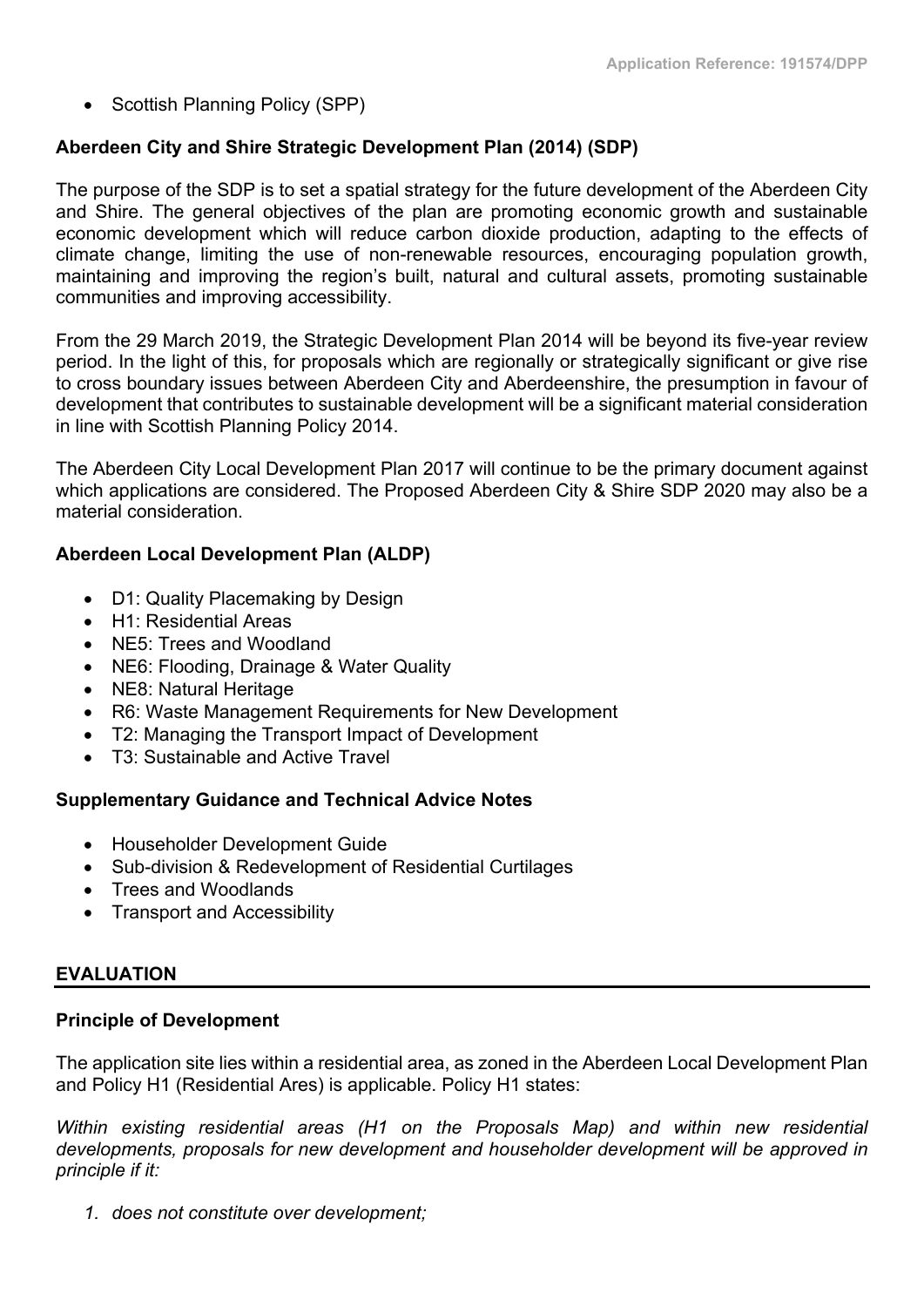- *2. does not have an unacceptable impact on the character and amenity of the surrounding area;*
- 3. does not result in the loss of valuable and valued areas of open space. Open space is defined *in the Aberdeen Open Space Audit 2010; and*
- *4. complies with Supplementary Guidance.*

Assessment of the proposals is therefore required in order to ensure compliance with the four criteria of Policy H1 noted above.

## **Over development**

In relation to residential development, 'over development' is typically assessed by calculating the impact of proposed physical works (i.e. a new building or an extension an existing building) on an existing residential curtilage in order to ensure that the existing dwelling is not overwhelmed by new development and retains an appropriate plot ratio (dwelling footprint to garden ground). However, in this instance, the proposals would not involve any increase in the footprint of the existing building. The works would involve the excavation of a section of grassed garden area to form an extension to the existing driveway but this area would not be significant, given the size of the site and the remaining amount of garden ground. Therefore, strictly in terms of physical works, the usual criteria for assessing over development are not applicable in this instance and the physical works would not result in the over development of the site.

However, whilst the proposals would not constitute over development in a physical sense, it is pertinent to also assess whether the addition of a fourth residential unit, contained within the envelope of the existing building, would result in the over development of the site in terms of the intensification of residential use on the site. In this regard, whilst the Council does not have any supplementary guidance (SG) specific to the sub-division of existing flatted buildings (the Subdivision and Redevelopment of Residential Curtilages supplementary guidance relates specifically to the *'construction of new houses and flats within the garden ground of existing residential property*' and the *'complete demolition and replacement of existing dwellings by new dwellings on the same curtilage'*), it is acknowledged that the intensification of a flatted development by creating additional units within the existing building envelope could contribute towards its over development, should the new units place undue strain on communal amenities.

However, in this instance, all of the existing flats would retain access to their own areas of private garden ground in addition to shared use of the larger communal external amenity space in the southern half of the site. The total amount of communal garden ground available to each flat would be significantly in excess of what would normally be expected for flatted properties in the city.

Therefore it is considered that due to the significant size of the curtilage, and in the absence of any increase in the footprint of the existing building, the intensification of use of the site's communal amenities resulting from the creation of one additional unit would not be significant enough to constitute the over development of the site.

#### **Impact on the character and amenity of the surrounding area**

This criterion is assessed under three separate headings, as follows:

#### Impact on the character of the area

The eastern boundary of the Pitfodels Conservation Area lies approximately 80m to the west of the site, marking the eastern edge of The International School of Aberdeen. Beyond the school to the west lie a mix of low-density uses within expansive, mature-landscaped plots, such as the Marcliffe Hotel. The context of the area immediately surrounding the application site however, is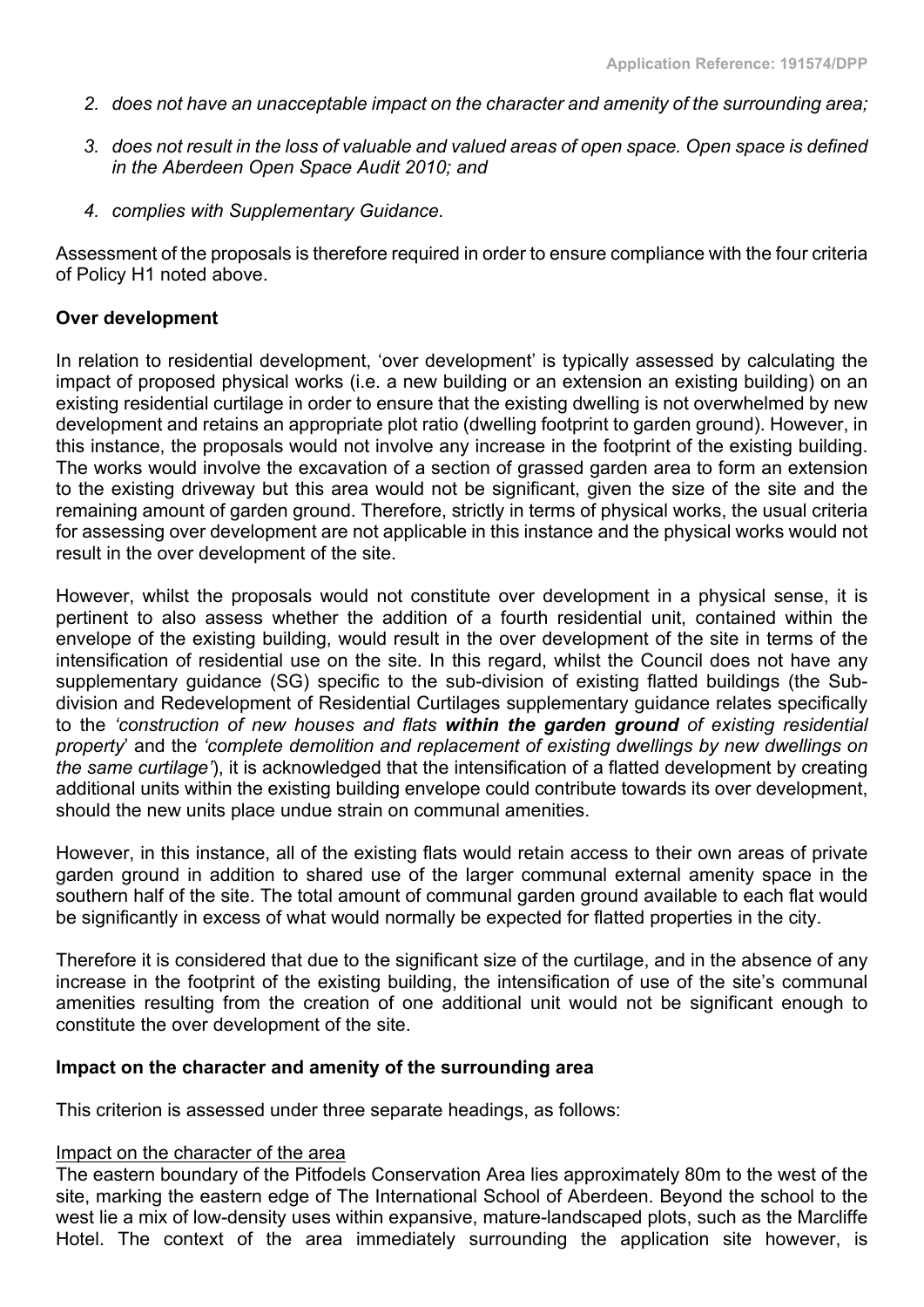predominantly residential, consisting of mostly mid-20th Century single and 1½ storey detached and semi-detached dwellings. In this regard, the application site is not typical of the surrounding area which does not have many (if any) flatted developments.

The building itself is set at least 40m back from Northcote Road, with mature landscaping and a 20<sup>th</sup> Century detached dwelling occupying much of the intervening space. The rear, northern wing of the building proposed to incorporate new windows and doors serving the new flat is not visible from outwith the site. The physical alterations would be relatively minor in their nature, limited to the nontraditional flat-roofed garage which is clearly secondary and subservient to the original granite-built main building and the physical works would not adversely affect the character of the area. The building is neither listed, nor sited within a conservation area.

Furthermore, given the surrounding area comprises predominantly suburban detached and semidetached dwellings, the application site does not correspond with the prevailing character of the area. With this in mind it is considered that the addition of a further flat within the envelope of the existing building would not cause any harm to the character of the surrounding area.

# Impact on the amenity of existing and neighbouring residents

The main properties that could be affected by the proposed development in terms of amenity are the three existing flats within the building and, to a lesser extent, the neighbouring detached dwelling to the east, 'Brae House'. The main aspects which could affect existing amenity are as follows:

# Privacy / overlooking

The entire floor area of the new flat (Flat 4) is already in residential use as part of Flat 1, and the existing windows generally overlook areas of communal driveway and garden ground. Whilst the existing garage door is proposed to be replaced with glazed patio doors to serve a new living room, that living room would overlook the shared driveway area and toward the landscaped eastern boundary of the site. Whilst Flats 1 and 3 would have access over the driveway and to areas of garden ground to the rear of the site, the likely impact of the new windows & doors on privacy would be minimal and restricted to the driveway area. The existing hedge lining the mutual eastern boundary of the site is proposed to be retained. The proposals would therefore not result in the direct overlooking of any neighbouring windows or private garden areas.

# • Daylight / sunlight receipt

Initially, it was proposed to increase the height of the existing garage parapet and the applicant's section of the flat roof behind it by approximately 200mm. These aspects of the proposals have subsequently been omitted from the application however, as the required insulation is now proposed to be accommodated internally, within the existing building envelope. The proposals would not result in the loss of any daylight or direct sunlight receipt to any existing windows, nor to the two recently installed rooflights in the adjacent section of flat-roof owned by Flat 2.

#### Access to external amenity space

The existing private areas of garden ground allocated to Flats 2 & 3 would be unaffected by the proposals and they would retain access to the communal areas of garden ground to the front of the building, albeit they would share that space with one additional flat. Flat 1's private garden area would be subdivided into two parts, in order to provide a section of private garden ground to Flat 4, as well as the southern section converted into an extension to the driveway to provide additional car parking. Flat 1 would therefore see a reduction in their private garden ground area from approximately 178sqm to approximately 78sqm. It is acknowledged that this would be a sizeable reduction compared to the existing situation. However, the remaining garden area contains a significant amount of trees and bushes (thus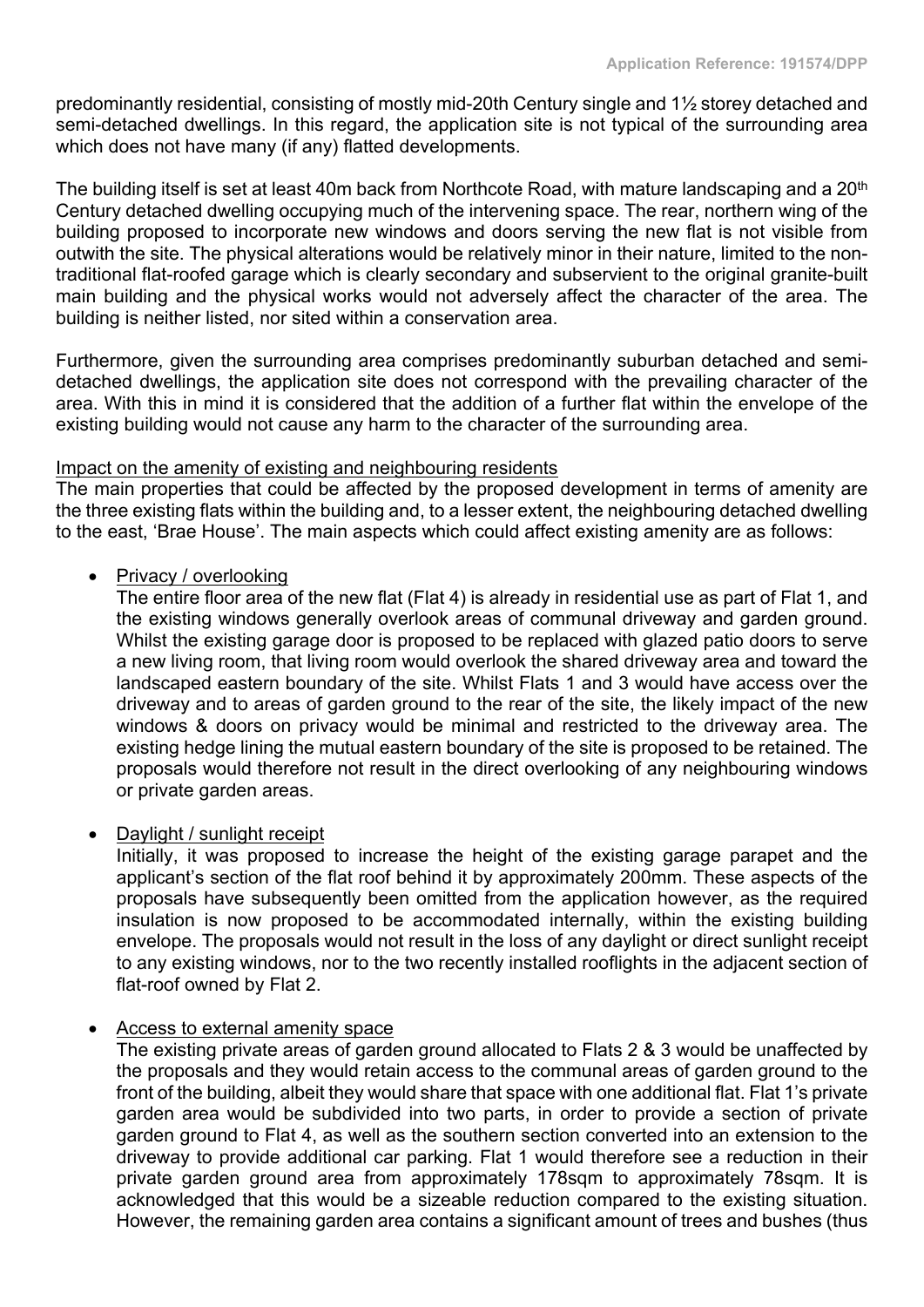limiting its usability), is not particularly usable at present and the resultant area would still provide a south-facing area of private garden ground in which the residents could sit out, should they wish, whilst retaining access to the larger communal lawn in the southern half of the site. Taking this into account and given private garden areas are not typically a requirement for flatted developments, it is considered that the access to external amenity space, whilst reduced from the present situation, would be sufficient and would not cause significant detriment to the amenity currently on offer to the occupants of Flat 1.

#### Quality of amenity for new occupants

The new flat would be predominantly single-aspect, with most windows facing to the east, but would also have one bedroom facing west. Combined with the large amount of glazing proposed on the eastern elevation, containing most of the living areas, daylight receipt for the new flat would be sufficient. The main outlook of the flat would be eastward, over the communal driveway / parking area and toward the landscaped eastern boundary. Given that section of the communal driveway would only likely be used infrequently by the occupants of Flats 1 and 3 to park cars and access their private garden areas, the proposed outlook for the flat is considered to be acceptable and the occupants of the new flat would not be likely to suffer a significant amount of overlooking from passing neighbours to the extent that it would detrimentally impact on privacy.

The new flat would have access to a c. 75sqm area of private garden ground, subdivided from the area currently associated to Flat 1. As with the remaining area for Flat 1, the space allocated to the new flat would incorporate trees and bushes which would limit its usability. Nevertheless, it would provide a private area for sitting out to the occupants of the flat, with access to the substantial communal lawn to the south also provided. Taking the foregoing into account it is considered that the occupants of the new flat would benefit from a satisfactory level of residential amenity.

## **Loss of Open Space**

The proposals relate to an existing residential curtilage and would not result in the loss of any valued areas of open space.

#### **Compliance with supplementary guidance**

#### Householder Development Guide (HDG)

The HDG states that: '*proposals for extensions, dormers and other alterations should be architecturally compatible in design and scale with the original house and its surrounding area. Materials used should be complementary to the original building'.* Initially it was proposed to introduce PVC-framed windows and doors to the converted section of the rear wing. Whilst that material would not be consistent with the predominantly timber-framed traditional windows and doors of the 19th century main building, the alterations would be limited to the non-original singlestorey flat-roofed rear wing of the building, which is architecturally subservient and secondary to the main portion of the building. The building is not listed, nor sited within a conservation area and there are other, non-traditional window types and frame materials evident in the building, including PVC windows to the top-floor flat and a PVC conservatory adjoining the garage of Flat 2, on the opposite side of the rear wing. The initially proposed use of PVC windows and doors in the rear wing of the building was therefore considered to be acceptable. However, the applicant has taken on board the concerns raised by objectors and has subsequently amended the proposals to change the material for the new doors and window frames to timber. This represents an improvement on the initial proposals and the proposed works would be satisfactory in terms of design. The use of a greyrender finish to the eastern elevation of the rear wing, to match existing, is also acceptable.

The HDG also states that: *'no extension or alteration should result in a situation where the amenity of any neighbouring properties would be adversely affected. Significant adverse impact on privacy, daylight and general amenity will count against a development proposal'.* The impact of the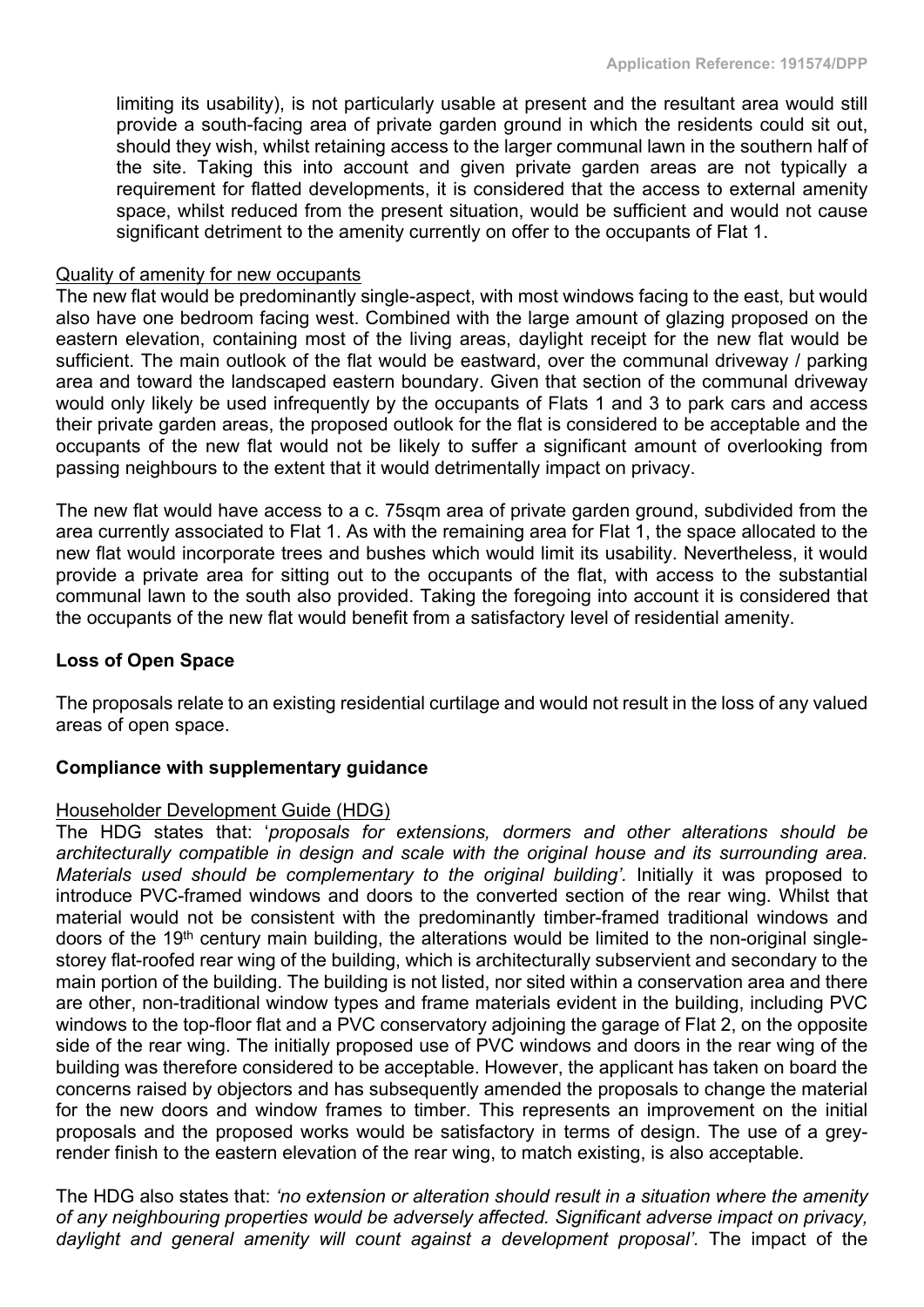proposals on existing amenity is assessed in the foregoing section of the evaluation. Whilst it is acknowledged that the proposals would have some impact on the amenity of the neighbouring properties, it is not considered that the impact would cause a significant adverse impact.

## Sub-division and Redevelopment of Residential Curtilages (SRRC)

As noted above, the SRRC SG specifically relates to the construction of dwellings within the garden ground of existing residential property and the replacement of existing dwellings on the same curtilage. As a result, the SG is not particularly relevant to the assessment of this application, as it predominantly relates to dwellinghouses, rather than flatted developments. Nevertheless, it does contain relevant themes in respect of seeking to protect existing amenity and to provide adequate amenity for new occupants – both of which are addressed in the foregoing evaluation.

The SG also seeks to ensure that mature or attractive garden ground or trees should be retained where they make a significant contribution to the visual amenity of the neighbourhood. No existing trees are proposed for removal and the area of grassed garden ground to be excavated is relatively small, set back from the street and does not make a significant contribution to the visual amenity of the neighbourhood.

The SG notes that where trees are present on or adjacent to the application site, an Arboricultural Impact Assessment (AIA) will be required and that daylight and sunlight calculations should be submitted. However, the Planning Authority is satisfied that the excavated area of garden ground neither contains any trees, nor would the excavation cause any significant harm to the root protection areas of any nearby trees. Therefore, an AIA is not considered necessary in this instance, nor are daylight / sunlight calculations, given the new flat would clearly benefit from adequate daylight receipt and the initially proposed roof alterations have been omitted from the proposals, which would not affect daylight receipt for any neighbouring properties.

#### Trees and Woodlands

As noted above, the proposed works would not result in the loss of, or any significant harm to, any existing trees on the site.

#### Transport & Accessibility

The Transport & Accessibility SG notes that, as a guideline maxima, flatted developments in Outer City locations should have 1.5 car parking spaces per unit. The proposed development would see Flat 1 lose its car parking space within the garage which is to be converted into living accommodation for Flat 4. Two new car parking spaces would be provided in the excavated, extended driveway area, one space for each of Flats 1 and 4. This would result in a shortfall of one space between the two properties. However, in addition to the garages associated to Flats 2 & 3, and their own private sections of driveway, the communal driveway area surrounds the building on three sides and is approximately 10m wide in front of the building to the south. There is therefore ample space within the grounds of the site in which multiple cars could be parked, without detriment to the on-street car parking supply on Northcote Road. The Council's Roads Development Management Team do not object to the proposals.

#### **Summary of compliance with Policy H1**

To summarise, for the reasons given in the foregoing evaluation, it is considered that the proposals would not constitute overdevelopment of the site, would not adversely affect the character or amenity of the area to a significant degree, would not result in the loss of any open space and are generally compliant with the Council's supplementary guidance documents which are relevant to the application. The proposals are thus considered to comply with Policy H1 (Residential Areas) of the ALDP.

#### **Other relevant policies**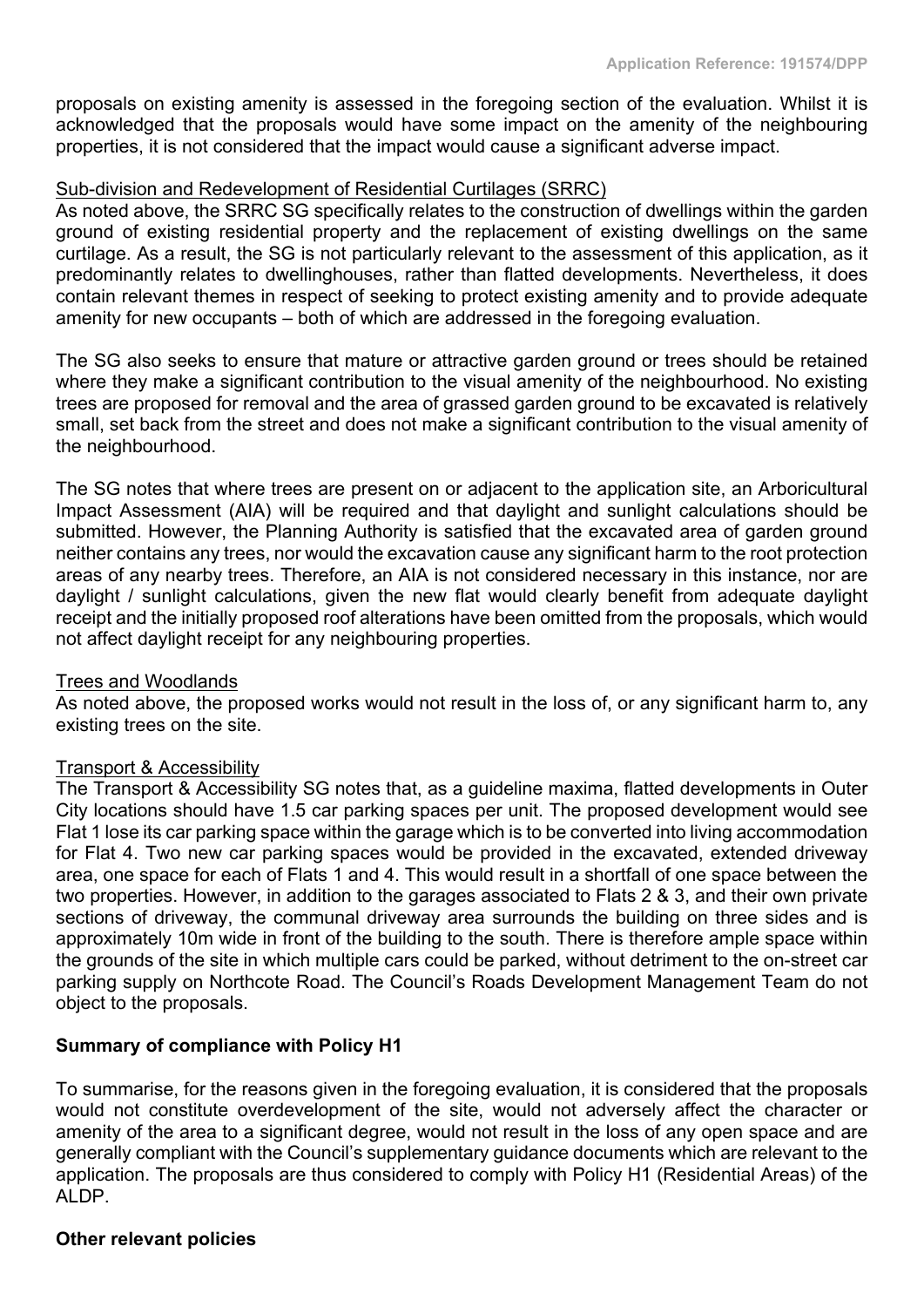## Policy D1 (Quality Placemaking by Design)

Policy D1 states: '*All development must ensure high standards of design and have a strong and distinctive sense of place which is a result of context appraisal, detailed planning, quality architecture, craftsmanship and materials.'*

*D1 further notes that p*roposals will be considered against the following six essential placemaking qualities, although notes that the criteria used in assessing an application will be relevant to the scale, character and nature of the proposal. The six qualities of successful placemaking are typically more appropriate in the assessment of large-scale new housing developments and new places and are considered to be of limited relevance to the assessment of this application, which involves minor physical alterations to an existing non-traditional, subservient rear extension to the original building. Nonetheless, the development is considered to be of an adequate design for the context of the site (Welcoming), would not adversely affect neighbouring uses (Safe and Pleasant) and would result in denser development, sharing infrastructure and amenity with adjacent sites (Resource Efficient). The proposals are thus considered to comply with Policy D1.

## Policy NE5 (Trees and Woodland)

Policy NE5 states a presumption against all activities and development that will result in the loss of, or damage to, trees and woodlands. The development has been sited to ensure that no trees would be removed or damaged. The proposals are thus compliant with Policy NE5.

## Policy NE6 (Flooding, Drainage and Water Quality)

Following concerns raised in representations that the increased height of the applicant's section of the rear wing flat roof would pose drainage issues and lead to the pooling of water on the neighbour's section of roof, the applicant subsequently omitted the initially proposed roof alterations from the application, by proposing to accommodate the required insulation within the existing building. As a result, the shared roof would drain as existing, the proposals would not pose any risk of flooding to neighbouring properties and would be adequately drained, in accordance with Policy NE6.

#### Policy NE8 (Natural Heritage)

The excavation of a small section of raised grass would not affect any designated sites, protected species or carbon-rich soils and the proposals thus do not conflict with Policy NE8.

#### Policy R6 (Waste Management Requirements for New Development)

Policy R6 requires all developments to have sufficient space for the storage and collection of waste. New bins would require to be purchased for the new flat. There is ample space within the site for additional wheelie bins to be stored. They would be collected from the roadside on Northcote Road on collection days, as per the existing arrangement for the site. There is space to the side of the main driveway entrance and a grass verge on Northcote Road, on which the bins could be temporarily placed while awaiting collection. The proposals are therefore compliant with Policy R6.

# Policy T2 (Managing the Transport Impact of Development) & Policy T3 (Sustainable and Active Travel)

Policies T2 and T3 require new developments to minimise traffic generated, to maximise opportunities for sustainable and active travel and to be accessible by a range of transport modes. The creation of one additional flat within the site would not be likely to result in a significant increase in traffic generated. The site lies in close proximity to regular bus services on North Deeside Road and there is space within the flats in which bicycles could be stored. Thus the site is accessible by a range of transport modes and sustainable and active travel could be utilised if the occupants wished to do so. The proposals are therefore compliant with Policies T2 and T3.

# **Summary of Local Development Plan considerations**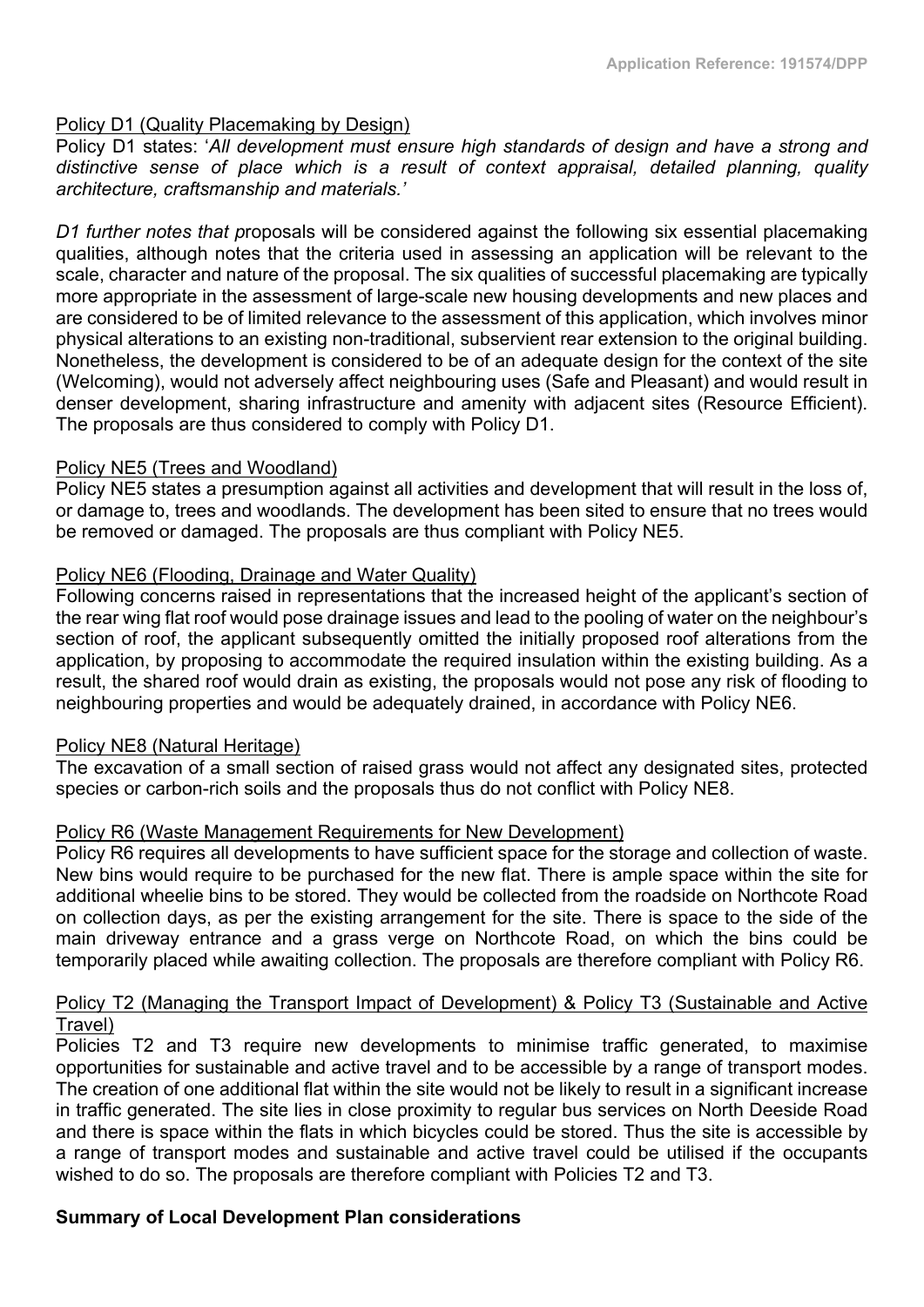Whilst it is acknowledged that the proposal to create an additional flat within the existing flatted building would impact upon the amenity of the existing residents, for the reasons given in the foregoing evaluation, it is considered that the impact on that amenity would not be sufficiently detrimental so as to warrant the refusal of the application and a satisfactory level of amenity would remain on offer to both existing and new residents.

Furthermore, the proposals would not result in the over development of the site, nor would they harm the character of the area. The proposals would be generally compliant with all relevant ALDP Policies and associated supplementary guidance and the application is therefore recommended for approval.

# **Strategic Development Plan**

In terms of assessment against the Strategic Development Plan, due to the small scale of this proposal the proposed development is not considered to be strategic or regionally significant, or require consideration of cross-boundary issues and, therefore, does not require detailed consideration against the SDP. It does, however, highlight the long-term need for new housing in Aberdeen, targeting 40% of all new housing in Aberdeen to be on brownfield sites.

## **Other Material Considerations**

In addition to the ALDP, the National Planning Framework (NPF) and Scottish Planning Policy (SPP) are material considerations in the determination of this application. Both documents encourage sustainable economic growth and SPP introduces a 'presumption in favour of development that contributes to sustainable development', including:

- *making efficient use of existing capacities of land, buildings and infrastructure*
- *supporting delivery of accessible housing*

It is considered that the proposed development would represent the efficient use of existing land on what is a relatively expansive site, delivering accessible housing in the process.

# **Matters raised by the Community Council**

The majority of the concerns raised by the local Community Council have been addressed in the foregoing evaluation. The remainder of the concerns can be addressed as follows:

 *The development is contrary to aspects of supplementary guidance 'Modifications to Existing Buildings and Curtilages'*

It is presumed that the supplementary guidance referred to is the 'Subdivision and Redevelopment of Residential Curtilages' SG. The foregoing evaluation notes that that SG is not specifically relevant to this proposal.

 *The application is a further erosion of the character of the country houses set within the* Pitfodels area which relates back to the original feu splitting in 1845 and is alien to the general *pattern, density and character of the building*

The site is not located within the Pitfodels Conservation Area. The primary consideration in the determination of this application is Policy H1 and the relevant supplementary guidance, which are addressed above.

#### **Matters raised in representations**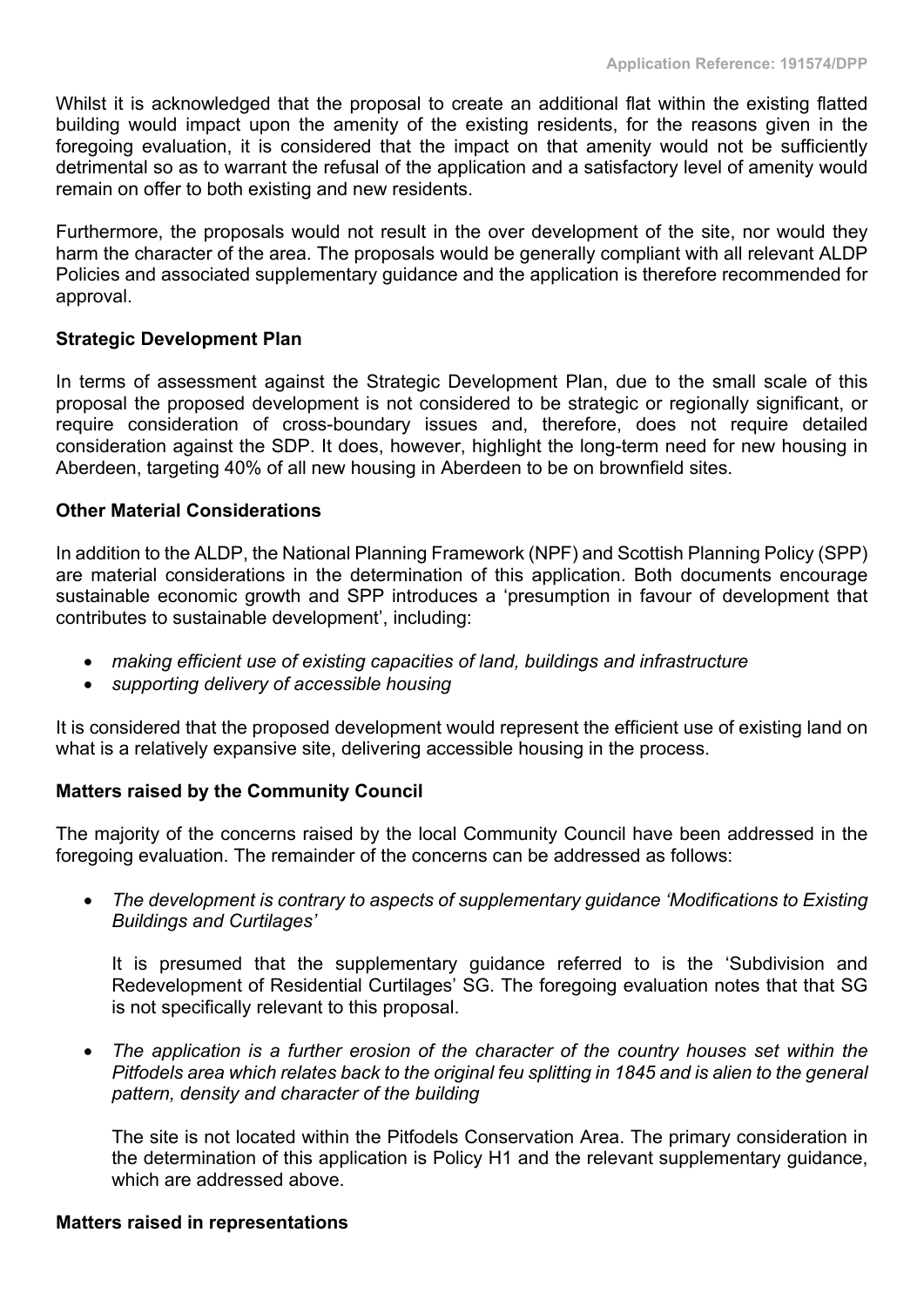The majority of the material concerns raised by objectors in representations have been addressed in the foregoing evaluation. The remainder of the concerns can be addressed as follows:

 *The Aberdeen Local Development Plan (ALDP) states that there should be limited development in the Deeside area, due to pressure on infrastructure*

Paragraph 2.25 on Page 19 The ALDP states that *'relatively limited development is proposed along the Deeside corridor'*. However, this paragraph forms part of a city-wide appraisal of land release sited for new housing development and is not applicable to householder development or the subdivision and redevelopment of existing residential curtilages.

 *The proposals would not respect the established density and pattern of development of the area;*

The surrounding area is characterised by suburban detached and semi-detached dwellings. The application site is therefore not typical of the character, density or pattern of development of the area. It is considered that the addition of one further flat to the expansive flatted development would not adversely affect the character of the area, nor constitute overdevelopment, in accordance with Policy H1.

- *The proposals would have a detrimental impact on the amenity of the existing flats and neighbouring houses by:*
	- o *Additional noise disturbance to existing residents resulting from the activities of additional residents*
	- o *Placement of bins adjacent to the boundary with the neighbouring dwelling to the east*
	- o *Placement of new kitchens would lead to cooking fumes etc affecting adjacent properties*

The additional noise disturbance resulting from the creation of one additional flat, housed within the envelope of an existing flat, would not have a significant impact on amenity. Additionally, bedrooms are proposed to be sited within the main body of the building, with the living areas contained within the converted garage area, with no neighbouring properties located above.

The location of the bins on the submitted drawings is indicative and there is ample space for them to be sited elsewhere within the site. Nonetheless, the siting of the bins would not likely affect amenity. Any issues in relation to foul odours etc from either bins or domestic kitchens would be subject to Environmental Health action and are not a Planning matter.

- *The proposals would not create a sufficient residential environment for the occupants of the new flat (Flat 4), due to:*
	- o *Communal garden areas being overshadowed by mature trees*

The new flat would have access to a small private external amenity space as well as the large communal area. The combination of the two spaces would be sufficient for the occupants of one two-bed flat.

*A Tree Survey must be submitted, as required by supplementary guidance;*

As noted in the foregoing evaluation, a Tree Survey (or AIA) was not considered necessary. SPP Paragraph 35 states that: '*planning authorities should avoid asking for additional impact appraisals, unless necessary to enable a decision to be made.'*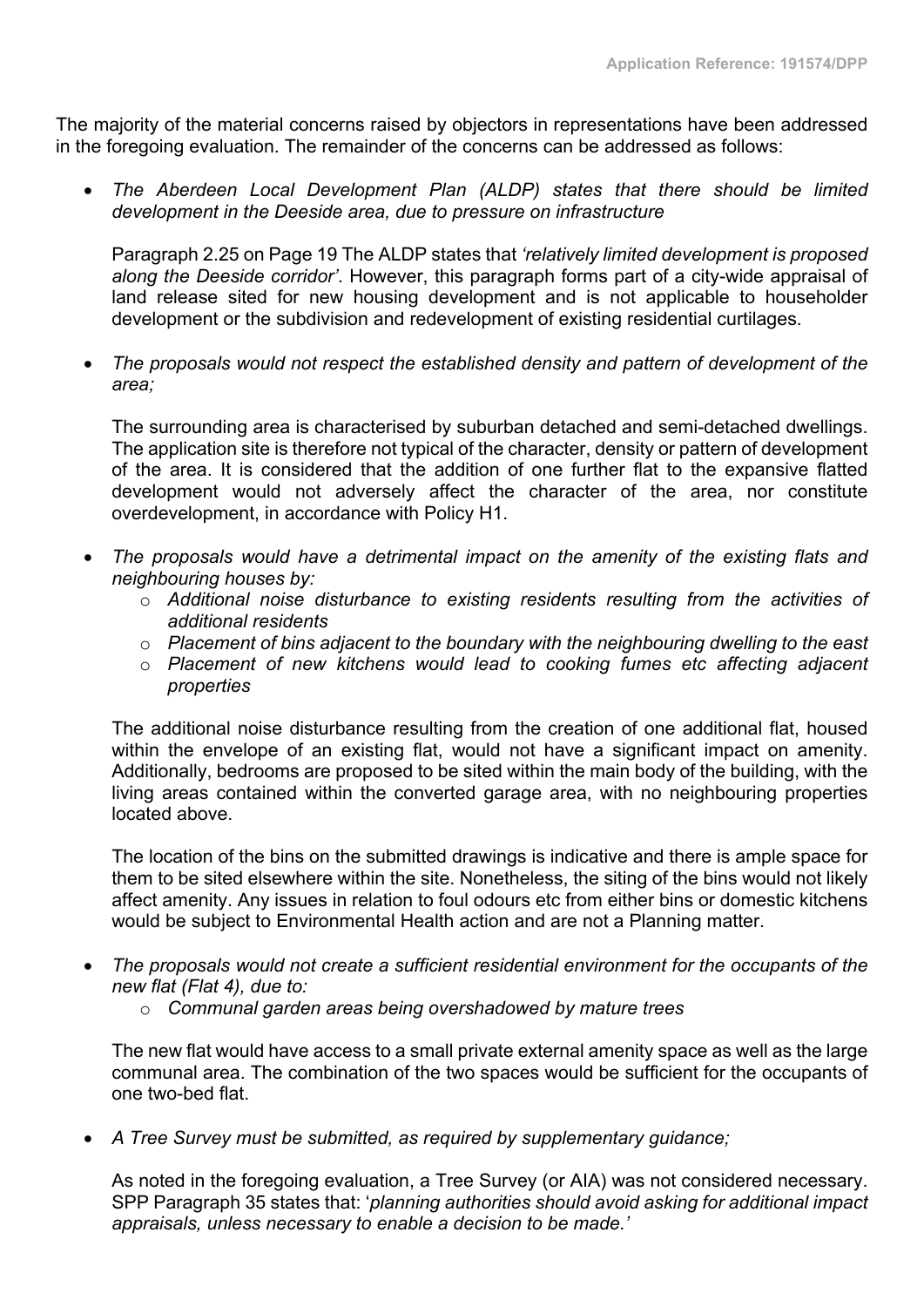*The excavated car parking area would encroach within the Zone of Influence of some trees, contrary to supplementary guidance;*

The Council's Trees and Woodlands SG states that buildings and garden ground should generally be sited outwith the Zone of Influence (ZOI) of existing trees. However, given there would be little change from the existing situation, except for the potential slight incursion of the car parking area into a ZOI, the proposals are considered to be acceptable in this regard.

 *The design of the proposed alterations to the northern wing is not compatible with the existing building – specifically the proposed use of PVC windows and doors and a white wet dash render;*

The applicant has taken on board the aforementioned concerns in relation to the appearance of the external alterations and amended plans have subsequently been submitted, with the colour of the render changed to grey and the material for the windows and doors changed to timber.

 *The addition of further bins would create road safety issues on collection days when they are placed adjacent to the site entrance on Northcote Road, within visibility splays;*

There is space available adjacent to the entrance to the site and on an adjacent grass verge, in which bins could be temporarily placed without detriment to road safety.

 *The new flat would result in an increase in traffic using the site and Northcote Road, to the detriment of road safety and on-street parking provision;*

The addition of one property to the street would result in a negligible increase in traffic to the local road network. There is sufficient car parking available for the new flat within the site, such that on-street parking provision should not be affected.

 *The internal driveway area within the site is insufficient to cope with additional vehicles and cars may have to reverse out onto Northcote Road;*

The shared driveway is substantial in size and would provide ample space for cars to be parked and manoeuvred following the addition of a further flat to the site. It is highly unlikely that any cars would be required to reverse out onto Northcote Road. Cars may be required to reverse within the site but such distances would be short and would not adversely affect public safety.

 *The access point for the new, excavated car parking area is too narrow, such that cars could not access the space if the neighbouring space owned by Flat 3 is in use;*

Based on the plans submitted, the gap at the front of the new car parking area, between the raised garden area and the adjacent car parking space in the ownership for Flat 3, would be approximately 3m wide, which is considered sufficient to allow cars to enter and exit the extended driveway area.

 *The placement of patio doors serving the new flat, facing immediately onto the communal driveway area, would be to the detriment of the safety of the residents;*

The patio doors would be sliding (and thus not open out onto the driveway area) and fully glazed, thus visibility of the communal driveway would be maximised. It is not envisaged that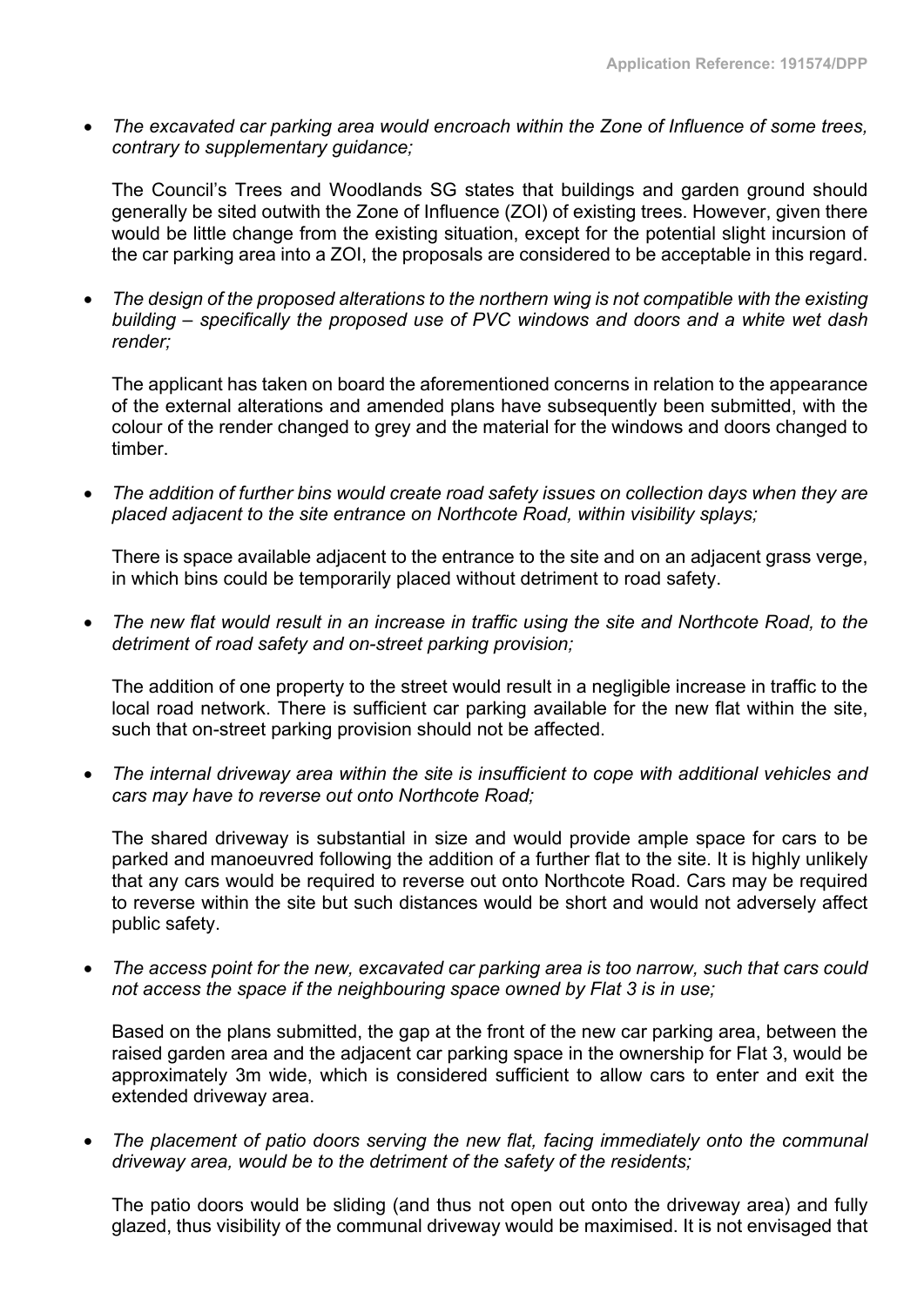the driveway area in front of the new flat would see a significant amount of traffic, thus the risk to safety is considered to be minimal.

 *If approved, a condition should be added to ensure that the proposed car parking area would be constructed prior to occupation of the new flat;*

A condition is recommended in order to require the car parking area to be formed prior to occupation of the flat.

*The proposals conflict with Conservation Area Policy;*

The application site does not lie within a Conservation Area, thus Policy D4 (Historic Environment) is not relevant.

 *The approval of this application would set an undesirable precedent for the addition of further residential units to the site in future;*

Each planning application is assessed on its own merits at the time of the application and the approval of this application would not set a precedent for future development.

*No details have been provided as to the materials to be used for the new retaining wall;*

No details were submitted initially but amended plans have since been submitted which indicate that the existing retaining wall along the eastern boundary would be retained, exposed (following adjacent excavation) and finished with a grey render.

 *The new retaining wall would detrimentally impact on the roots of the adjacent boundary hedge;*

It is understood that there is an existing retaining wall that runs along the mutual boundary, albeit the majority of it is underground and cannot be seen at present. The applicant proposes to retain and reveal this wall, and to finish it with a grey render. With the existing wall to be retained it is likely that there would be no impact on the existing hedge belonging to the neighbour to the east. Nevertheless, unlike trees, hedges are not given any particular protection in Planning policy or guidance. The hedge is not proposed to be removed and any detrimental impacts to the neighbours' hedge as a result of the development would be a civil matter between the applicant and the owner of the hedge.

*The building is currently under consideration for listing by Historic Environment Scotland*

The building is not listed at present and any proposals to potentially list the building do not carry any weight in the determination of this application.

#### **RECOMMENDATION**

Approve Conditionally

# **REASON FOR RECOMMENDATION**

The proposed development would not constitute the over development of the site, nor would it adversely affect the character of the area or result in the loss of any open space. Whilst the proposed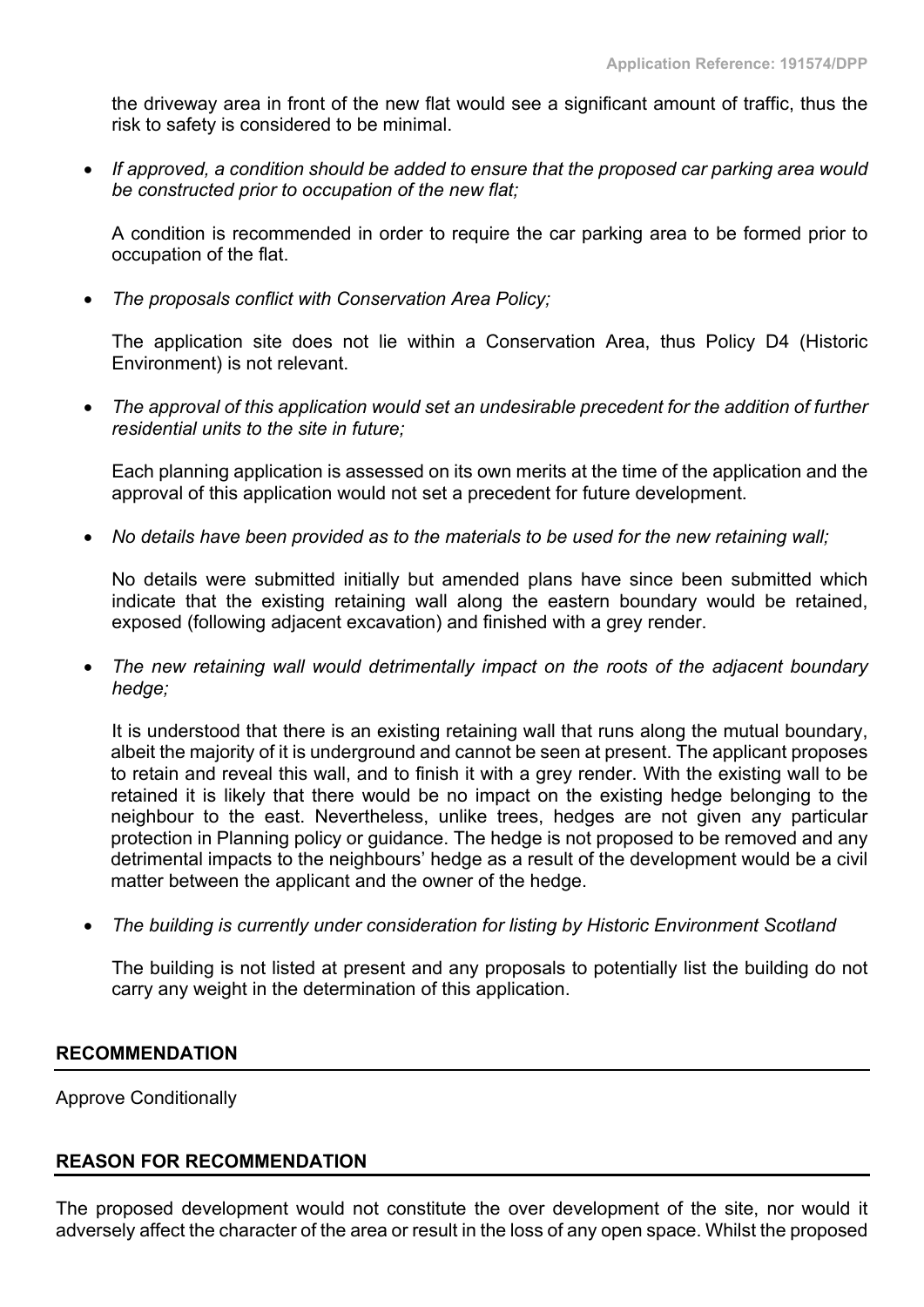development would impact on the amenity of some neighbouring properties it is considered that the impact on amenity would not be significantly detrimental so as to warrant the refusal of the application. A reasonable level of residential amenity would remain for the existing properties and be afforded to the occupants of the new property. The proposals would also be generally compliant with the relevant Council supplementary guidance documents (Householder Development Guide, Sub-division and Redevelopment of Residential Curtilages, Trees and Woodlands and Transport and Accessibility), thus the proposed development is considered to comply with Policy H1 (Residential Areas) of the Aberdeen Local Development Plan (ALDP).

The development would be of an acceptable design, appropriate for its context, in accordance with Policy D1 (Quality Placemaking by Design) of the ALDP, whilst the proposals would not result in the loss of, or damage to, any existing trees, in accordance with Policy NE5 (Trees and Woodland). The proposals would not increase the risk of flooding to any existing properties, and would be adequately drained, in accordance with Policy NE6 (Flooding, Drainage & Water Quality) and would not harm and protected species, in accordance with Policy NE8 (Natural Heritage). The new development would incorporate adequate facilities for the storage of waste, in accordance with Policy R6 (Waste Management Requirements for New Development) and would accommodate sufficient off-street car parking and be accessible by a range of transport modes, including sustainable and active travel, in accordance with ALDP Policies T2 (Managing the Transport Impact of Development) and T3 (Sustainable and Active Travel).

In addition to general compliance with the relevant policies and supplementary guidance of the ALDP, Scottish Planning Policy (SPP) is a material consideration. SPP states a presumption in favour of development that contributes to sustainable development and promotes the efficient use of existing capacities of land, buildings and infrastructure. The proposed development is considered to contribute toward sustainable development via the efficient use of existing land in accordance with SPP and there are no other material considerations which would warrant the refusal of the application.

# **CONDITIONS**

(1) CONSTRUCTION OF PARKING AREA

Prior to the occupation of the hereby approved new flat, the extended car parking area as shown in drawings 100 Rev F and 3955 102a shall be constructed and laid out in full accordance with the approved plans, or similar as may be agreed in writing with the Council, as Planning Authority.

Reason: In the interests of ensuring adequate off-street car parking is provided within the site.

(2) BIN PROVISION

The hereby approved flat shall not be occupied until such time as a scheme for the storage of waste generated by the new flat has been agreed in writing with the Council as Planning Authority and thereafter the agreed scheme has been implemented.

Reason: In the interests of ensuring the adequate storage of waste and protecting amenity.

# **ADVISORY NOTES FOR APPLICANT**

#### **WASTE STORAGE AND COLLECTION**